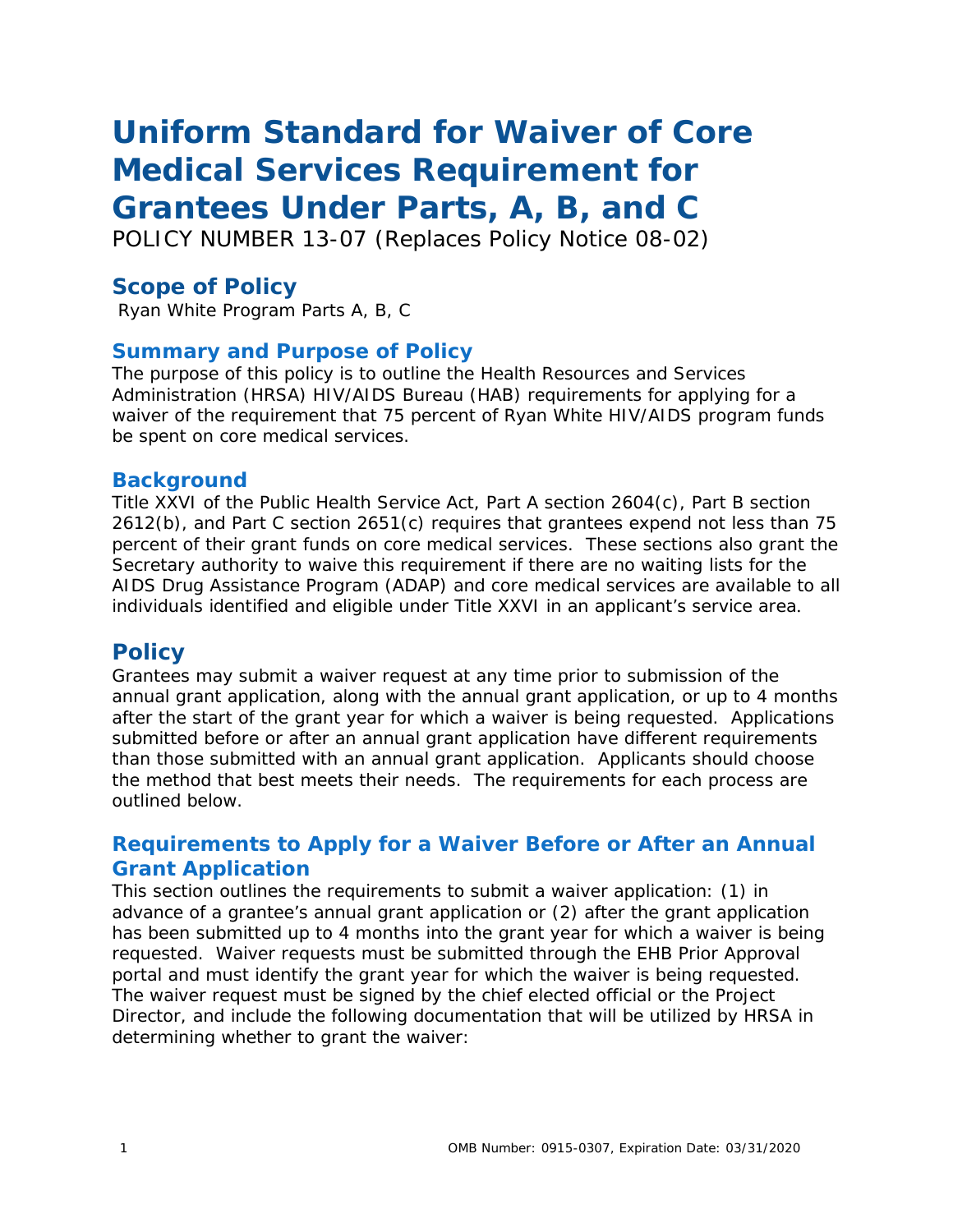- 1. Letter signed by the Director of the Part B State/Territory Grantee indicating that there is no current or anticipated ADAP services waiting list in the State/Territory.
- 2. Evidence that all core medical services listed in the statute (Part A section  $2604(c)(3)$ , Part B section  $2612(b)(3)$ , and Part C section  $2651(c)(3)$ , regardless of whether such services are funded by the Ryan White HIV/AIDS Program, are available and accessible within 30 days for all identified and eligible individuals with HIV/AIDS in the service area, without need to expend at least 75 percent of Ryan White funds on these services. Acceptable evidence must include all of the following:
	- a. HIV/AIDS care and treatment services inventories, including identification of the specific core medical services available, from whom, and through what funding source;
	- b. HIV/AIDS client/patient service utilization data in addition to what has previously been submitted via the Ryan White Services Report (RSR); and
	- c. Letters from Medicaid and other State and local HIV/AIDS entitlement and benefits programs, which may include private insurers.
- 3. Evidence of a public process, which documents that the applicant has sought input from affected communities; including consumers and the Ryan White HIV/AIDS Program-funded core medical services providers, related to the availability of core medical services and the decision to request a waiver. This public process may be the same one that is utilized for obtaining input on community needs as part of the annual priority setting and resource allocation, comprehensive planning, Statewide Coordinated Statement of Need (SCSN), public planning, and/or needs assessment process. Acceptable evidence must, at a minimum, include:
	- a. Letters from both the Planning Council Chair in the Metropolitan area (if grantee serves such area) and the State HIV/AIDS Director describing the public process that occurred in each jurisdiction.
- 4. A narrative of up to, but no more than, 10 pages that explains each item in a. through d. below:
	- a. Any underlying State or local issues that influenced the grantee's decision to request a waiver.
	- b. How the documentation submitted under item two supports the assertion that such core services are available and accessible to all individuals with HIV/AIDS, identified and eligible under Title XXVI in the service area.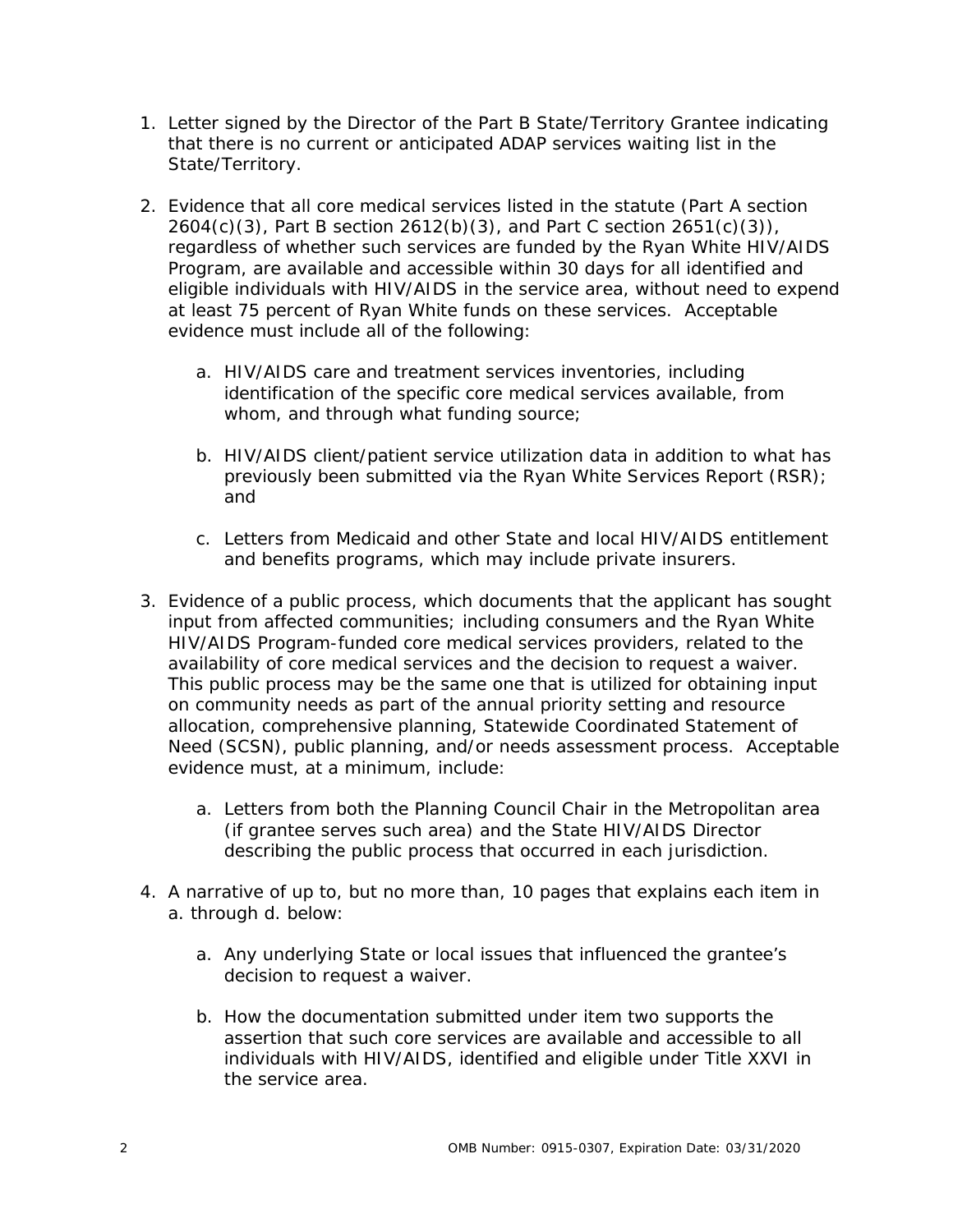- c. How the approval of a waiver will positively contribute to the grantee's ability to address service needs for HIV/AIDS non-core services. Specifically address the grantee's ability to perform outreach and linkage of HIV-positive individuals not currently in care.
- d. How the receipt of the core medical services waiver will allow for implementation consistent with the applicant's proposed percentage allocation of resources, comprehensive plan, and SCSN. Applicants must also document consistency by providing a proposed allocation table.

#### **Waiver Review and Notification Process**

HRSA/HAB will review the request and notify grantees of waiver approval or denial within eight weeks of receipt of the request. Core medical services waivers will be effective for the grant award period for which it is approved. Subsequent grant periods will require a new waiver request. Grantees that are approved for a core medical services waiver in advance of their annual grant application are not compelled to utilize the waiver should circumstances change.

# **Requirements to Apply for a Waiver with the Annual Grant Application**

This section provides guidance for grantees who wish to submit a waiver request with their annual grant application. Waiver requests must be submitted as an attachment to the grantee's annual grant application and should **not** be submitted through the EHB *Prior Approval* portal. The waiver request must be signed by the chief elected official or the Project Director, and include the following documentation that will be utilized by HRSA in determining whether to grant the waiver:

- 1. Letter signed by the Director of the Part B State/Territory Grantee indicating that there is no current or anticipated ADAP services waiting list in the State/Territory.
- 2. Evidence that all core medical services listed in the statute (Part A section 2604(c)(3), Part B section 2612(b)(3), and Part C section 2651(c)(3)), regardless of whether such services are funded by the Ryan White HIV/AIDS Program, are available and accessible within 30 days for all identified and eligible individuals with HIV/AIDS in the service area, without need to expend at least 75 percent of Ryan White funds on these services. Acceptable evidence must include all of the following:
	- a. HIV/AIDS care and treatment services inventories, including identification of the specific core medical services available, from whom, and through what funding source;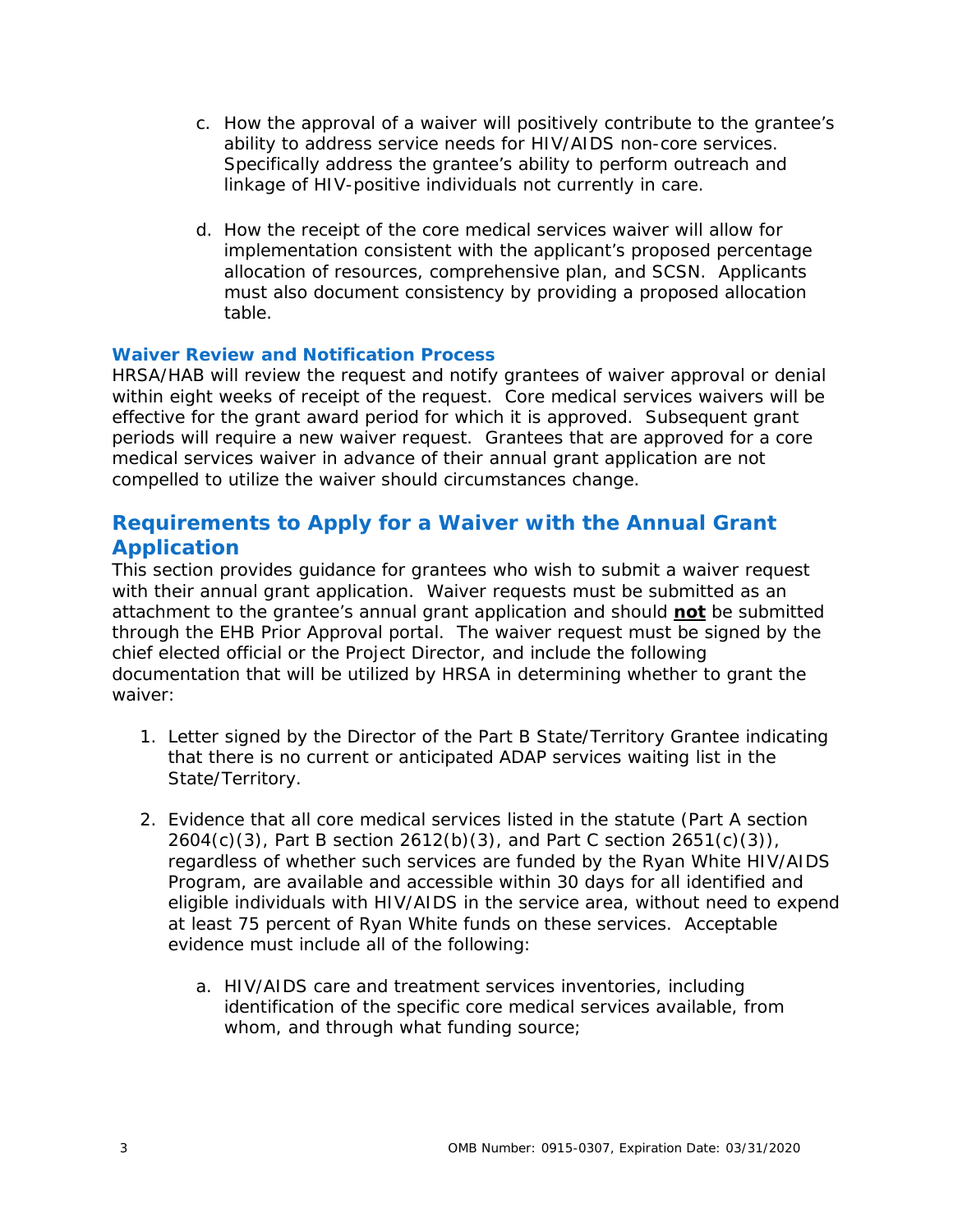- b. HIV/AIDS client/patient service utilization data in addition to what has previously been submitted via the Ryan White Services Report (RSR); and
- c. Letters from Medicaid and other State and local HIV/AIDS entitlement and benefits programs, which may include private insurers.
- 3. Evidence of a public process, which documents that the applicant has sought input from affected communities; including consumers and the Ryan White HIV/AIDS Program-funded core medical services providers, related to the availability of core medical services and the decision to request a waiver. This public process may be the same one that is utilized for obtaining input on community needs as part of the annual priority setting and resource allocation, comprehensive planning, Statewide Coordinated Statement of Need (SCSN), public planning, and/or needs assessment process. Acceptable evidence must, at a minimum, include:
	- a. Letters from both the Planning Council Chair in the Metropolitan area (if grantee serves such area) and the State HIV/AIDS Director describing the public process that occurred in each jurisdiction.
- 4. A narrative of up to, but no more than, 10 pages that explains each item in a. through d. below:
	- a. Any underlying State or local issues that influenced the grantee's decision to request a waiver.
	- b. How the documentation submitted under item two supports the assertion that such core services are available and accessible to all individuals with HIV/AIDS, identified and eligible under Title XXVI in the service area.
	- c. How the approval of a waiver will positively contribute to the grantee's ability to address service needs for HIV/AIDS non-core services. Specifically address the grantee's ability to perform outreach and linkage of HIV-positive individuals not currently in care.
	- d. How the receipt of the core medical services waiver is consistent with the applicant's grant application, comprehensive plan, and SCSN. Applicants must also document consistency by providing the following:
		- i. Proposed allocation table, if not included as part of the grant application

AND